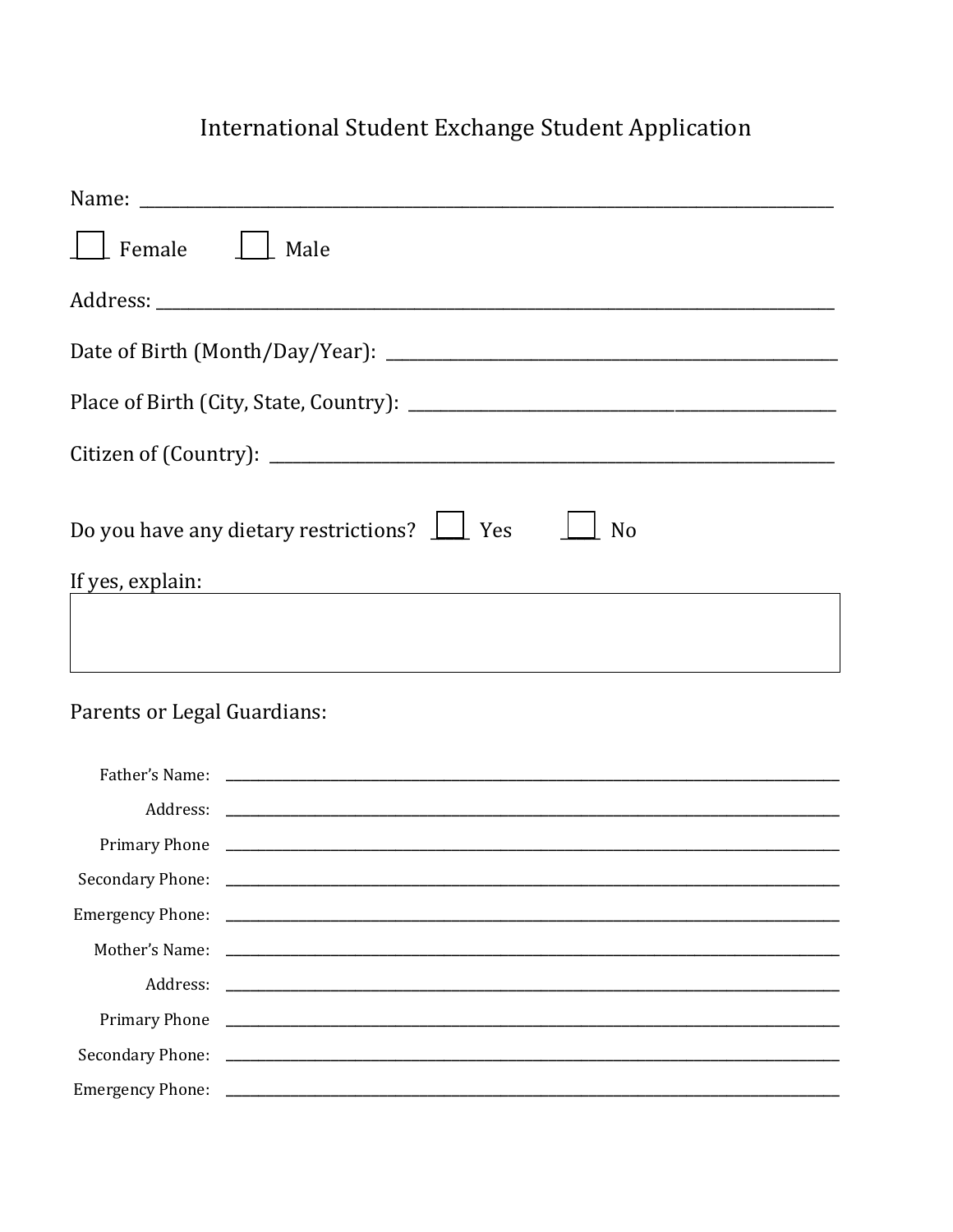Describe briefly your community and home. Describe location, population, economy, and any other factors.

What do you expect to contribute to this exchange, to your host family, and to the school you will be attending?

## What do you expect to gain from this experience?

| Personal Background:                                                        |
|-----------------------------------------------------------------------------|
| $\perp$ Yes<br>Do you smoke<br>N <sub>o</sub>                               |
| Do you use drugs? $\boxed{\underline{\qquad}}$ Yes<br>N <sub>o</sub>        |
| What recreation or hobbies do you have and what time do you devote to them? |
|                                                                             |
|                                                                             |
|                                                                             |

What other information can you give to enable a better assessment to be made of your potential as an "ambassador" for your country (achievements, awards, talents, etc.)?